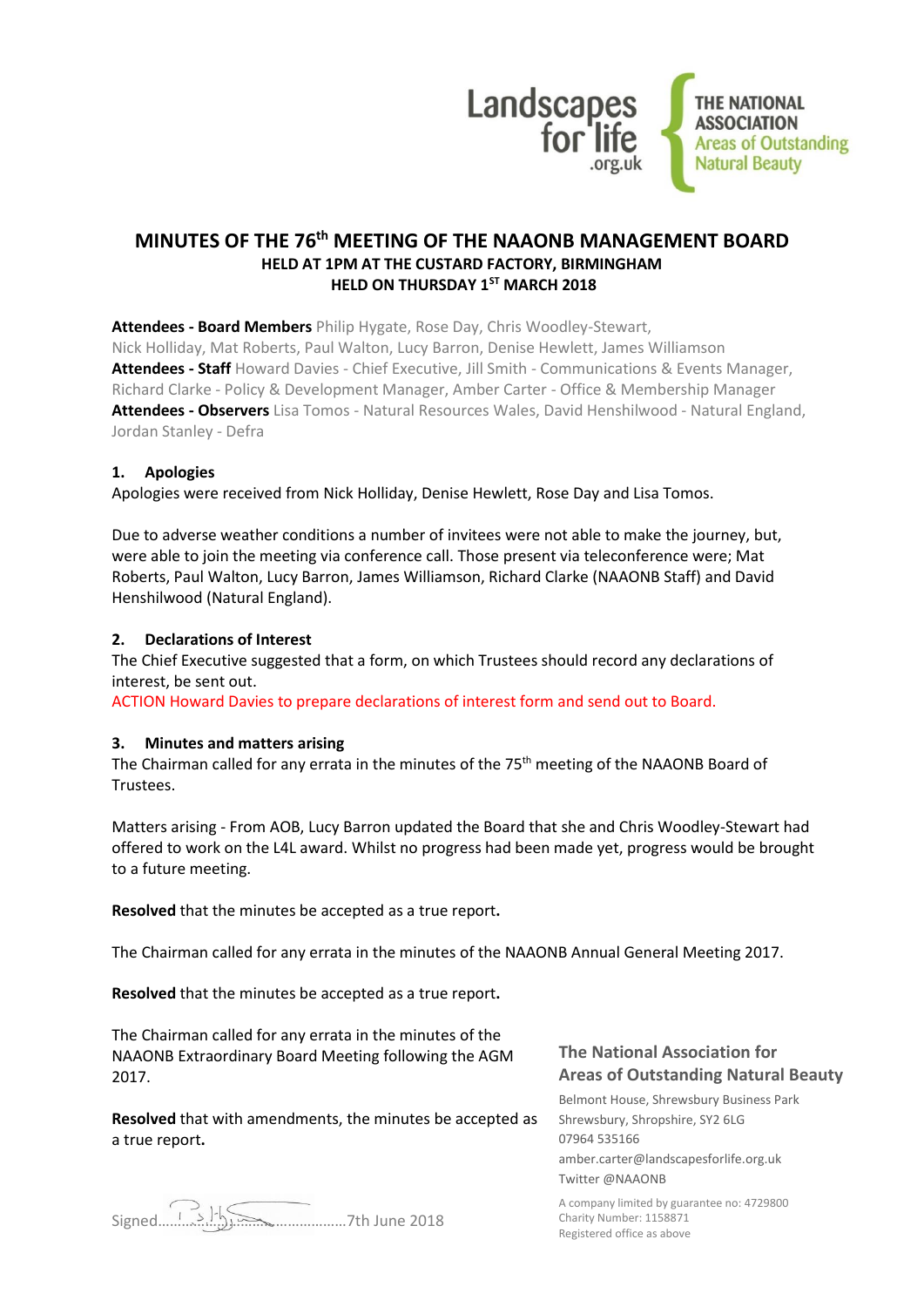# **4. General Data Protection Regulation**

This report was introduced by Amber Carter, who took questions.

Mat Roberts queried whether the NAAONB is compliant, Amber Carter responded that we are not currently, but we are working towards being compliant by the May deadline.

# **Resolved** that the Board note this paper.

Proposed Mat Roberts Seconded James Williamson Agreed Unanimously

## **5. Landscapes for Life Conference 2018 & 2019**

This report was introduced by Jill Smith, who took questions.

## **6. NAAONB Draft Business Plan 2018-20**

This report was introduced by the Chief Executive, who took questions.

**Resolved** that the business plan be signed off as it stands, with further discussion on the budget during item 7 of this meeting.

Proposed Mat Roberts Seconded James Williamson Agreed Unanimously

# **7. NAAONB Draft Budget 2018/19**

This report was introduced by the Chief Executive, who took questions.

There was a discussion regarding the application for funding to Natural Resources Wales. The Chief Executive notified trustees that this application had been unsuccessful with the result being a £20,000 annual shortfall in the budget.

James Williamson raised a concern over the core expenditure being higher than core income, noting that this is a significant issue.

The Chief Executive responded that core expenditure has always been greater than core income, placing a requirement on the charity to run a number of events throughout the year that create a surplus, and that the 20K shortfall as a result of the NRW decision throws into stark relief the need for us to diversify our income and be more creative with how we resource the activities of the charity.

Mat Roberts suggested that we make it clear to NRW that service will not be supplied without funding. The Chief Executive explained that he is currently trying to ascertain whether NRW wish the NAAONB to continue to operate in Wales. The funding bid was submitted with backing from multiple stakeholders and would have helped deliver on ministerial priorities. NRW staff are working in the background to explore funding us in other ways and we are in talks with Welsh Government and the Welsh National Parks.

There was then a query regarding the conflict of interest posed by Howard Davies both sitting on the Board of NRW **and** being Chief Executive of NAAONB, which submitted a bid for NRW consideration. The Chief Executive responded that he has always declared his conflict of interest to NRW Board, that the bids were not considered by NRW Board and that now that the bid has been declined, there is no conflict of interest going forward.

**Resolved** that the Board prepare a response to NRW with a clear message that with no resourcing work cannot continue in Wales as it has been.

Proposed Mat Roberts Seconded James Williamson

Signed…………………………………………7th June 2018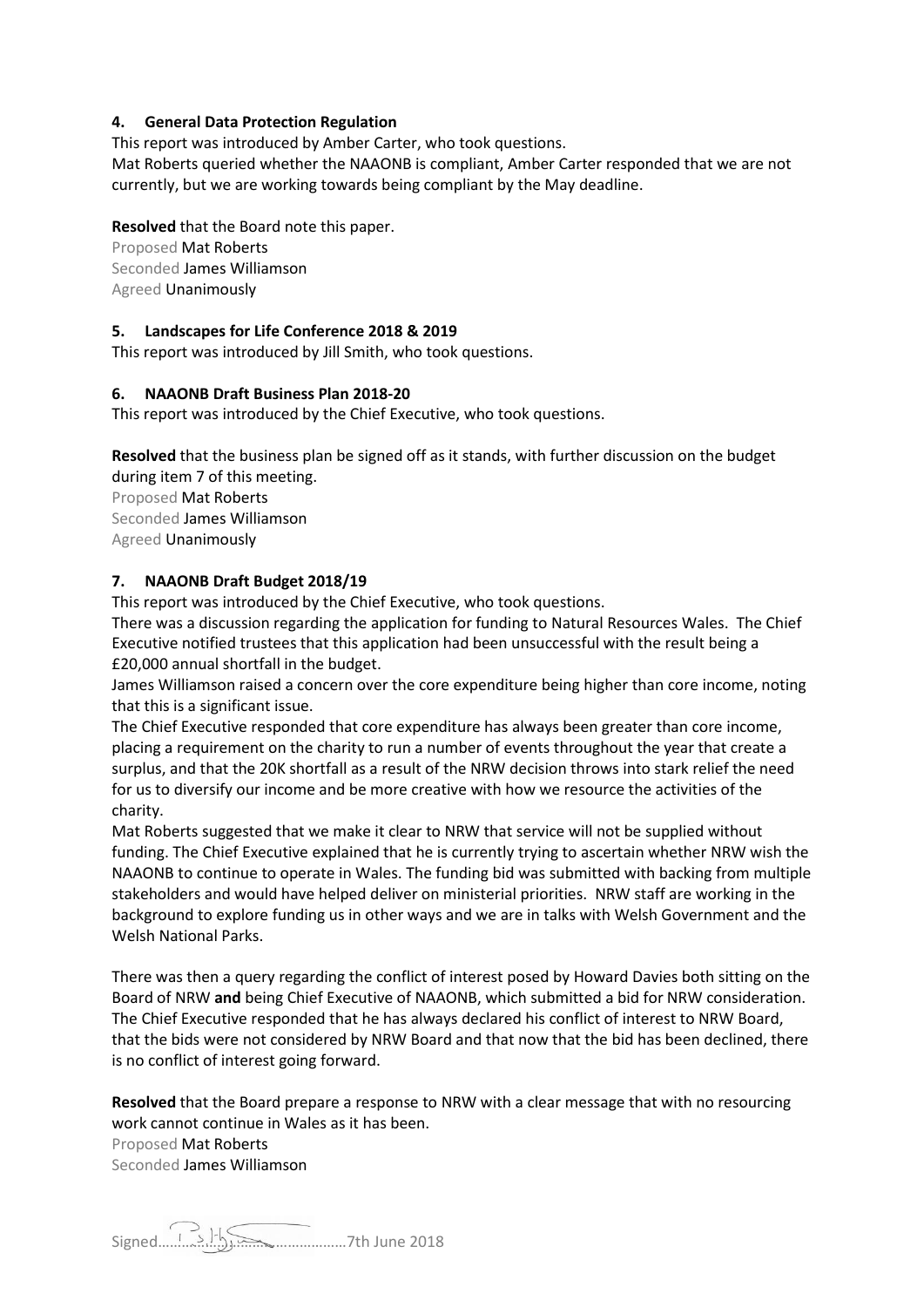#### Agreed Unanimously

The Chief Executive asked the Board if they are comfortable with the principle of a one day, facilitated meeting where Board and NAAONB Staff come together for a day of creative thinking around funding.

The HLF resilience fund was briefly discussed. It was suggested that the proposed creative meeting could contribute evidence of need, to support the bid, or, be part of the delivery if the bid were successful.

**Resolved** that a day of creative thinking around funding be set up.

**Resolved** that the budget be agreed with the caveat that as the NRW funding will not be in the form expected, in order to maintain a balanced budget, the £20k shortfall expected from NRW be mitigated by the seeking of an alternative funding source of similar amount and use. Proposed Mat Roberts Seconded James Williamson Agreed Unanimously

## **8. NAAONB Reserves Policy**

This report was introduced by the Chief Executive, he elaborated that the minutes from the AGM state that the reserves will be increased, and opened the discussion to the Board.

Chris Woodley-Stewart queried whether increasing our reserves is compatible with the £20,000 shortfall we now have in the budget as discussed during item 7 and the risk around running our national conference.

James Williamson highlighted that if a surplus is not made next year, the reserves will still be in excess of this reserves policy.

Chris Woodley-Stewart agreed as long as it doesn't become a long-term thing.

**Resolved** that the approach as outlined in the paper be agreed.

Proposed Lucy Barron Seconded Chris Woodley-Stewart Agreed Unanimously

#### **9. Review of Financial Regulations**

This report was introduced by Amber Carter, who took questions.

There was a question from Paul Walton asking whether there is a legal responsibility to send debtors a letter after late payment of 60 days. There was then a brief discussion regarding this during which James Williamson confirmed that there is no legal responsibility to send a letter.

**Resolved** that the amendments to the financial regulations as outlined in the paper be agreed.

Proposed Mat Roberts Seconded Paul Walton Agreed Unanimously

#### **10. NAAONB Activity Report Review**

This report was introduced by Amber Carter, who took questions.

There was a brief discussion on the mechanics behind the re-ordering of the report based on a combination of timeliness and risk.

Paul Walton queried the need for multiple repetitive boxes.

Amber Carter responded that as the report is dynamic, the repetitive boxes are unfortunately necessary as otherwise meaning is lost when the report is re-organised for each meeting.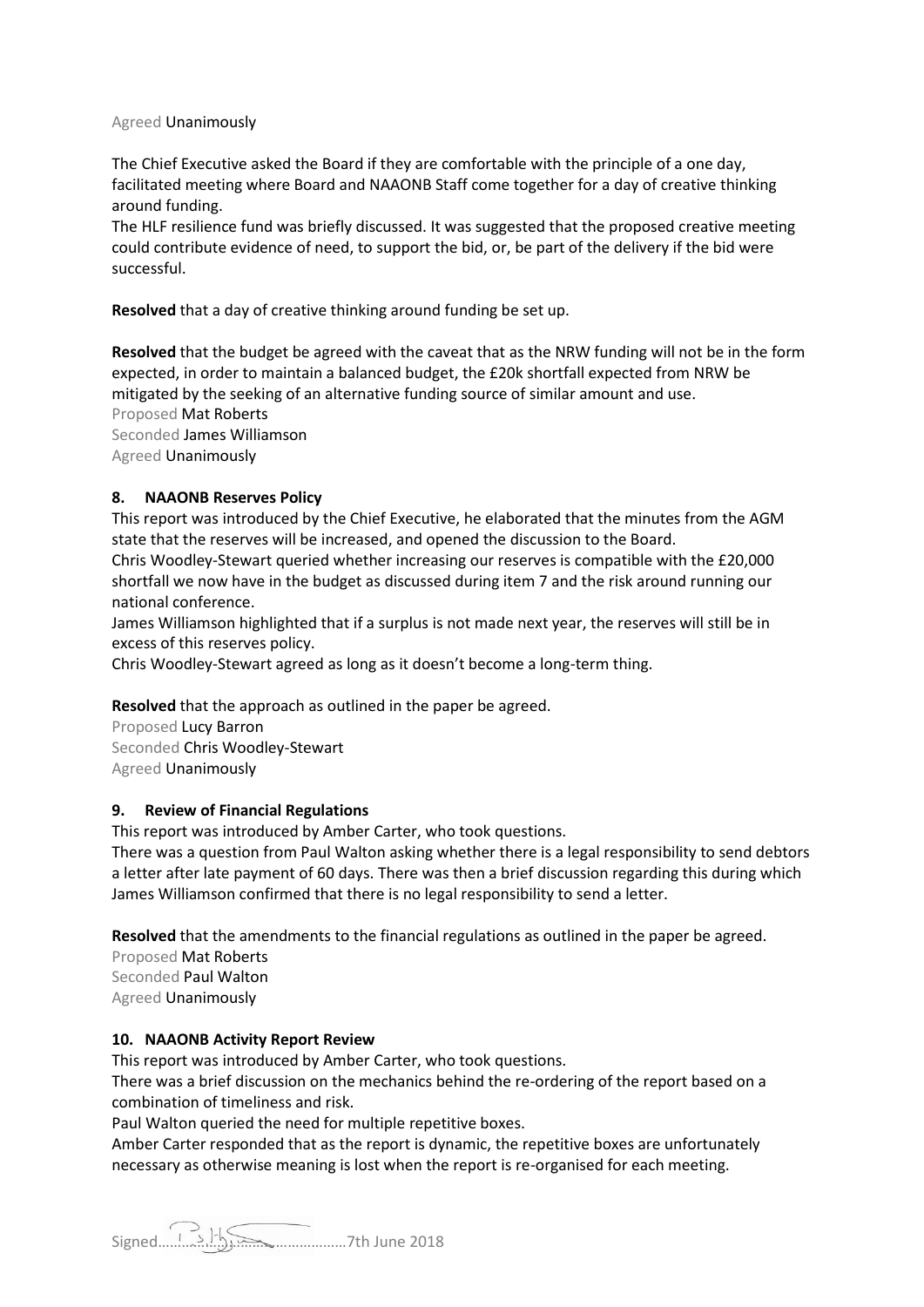**Resolved** that the new format of activity report be adopted. Proposed Chris Woodley-Stewart Seconded Lucy Barron Agreed Unanimously

# **11. NAAONB Business Review**

This report was introduced by the Chief Executive, who suggested there be an outline by email after the meeting on where we are with the business review.

ACTION Howard Davies to send email to the Board outlining where we are with the business review.

## **12. 25 Year Environment Plan**

This report was introduced by the Chief Executive, he highlighted the profile that AONBs, landscape and natural beauty has in the plan and how valuable the plan will be in supporting the delivery of our objects.

Chris Woodley-Stewart stated the Board's gratitude to the staff for efforts to influence the 25 Year Plan.

## **13. AONB Agri-Environment Offer**

This report was introduced by the Chief Executive, he highlighted that a clear offer with a selection of pilots to be presented to Defra in April. He explained that The NAAONB would not be 'the gatekeeper' with regards presenting pilots to Defra.

Mat Roberts commented that the USP of the AONB designation is our ability to work at a landscape scale - this was further discussed by the Board. There was a discussion on the need to get the agri environment offer right, particularly reflecting the scales involved, and that to deliver effectively will need resourcing adequately.

Mat Roberts added that if the AONB Family wasn't able to deliver on the opportunities presented, then he would be quite disappointed.

The Chief Executive requested an indication of the timescale from Defra.

Jordan Stanley responded that activity is happening, NAAONB is in the list of stakeholders, and there will be something to feedback very soon.

Chris Woodley-Steward added that this is a fantastic thing, the NAAONB should be in it to win it.

#### **14. Strategic Risk**

This report was introduced by the Chief Executive, who highlighted that steps are being taken to develop a resourcing strategy in order to address a key risk.

#### **15. Management Accounts**

This report was introduced by the Jill Smith, who highlighted that the estimated figures on Board expenses and pension figures will need updating at year end, and then took questions.

**Resolved** that the management accounts as presented be accepted.

Proposed James Williamson Seconded Mat Roberts Agreed Unanimously

# **16. NAAONB Portfolio & Staff Activity Report**

This report was introduced by the Chief Executive, who highlighted that the business plan has now been delivered, the only outstanding issue is the production of a draft governance handbook which has been superseded by Charity Commission publications so is no longer a priority.